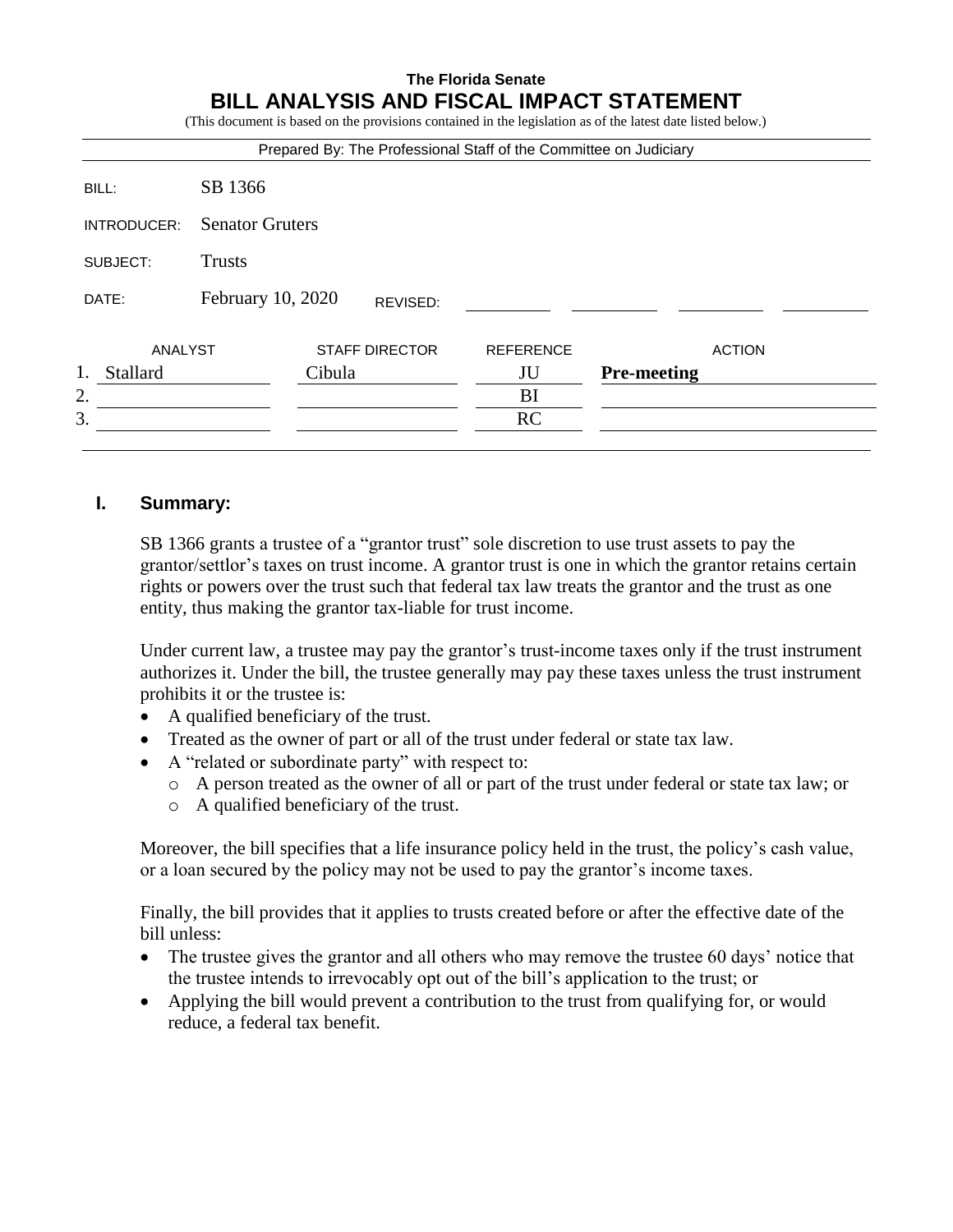### **II. Present Situation:**

## **Overview**

When a grantor is required to pay federal income tax on income from a grantor trust, the trustee may pay these taxes for the grantor only if the trust instrument authorizes it.

### **Trusts**

A trust is a legal instrument, into which a "settlor" (or grantor) places property in the care of a "trustee," who administers the property according to the terms of the trust for the benefit of one or more "beneficiaries." For example, a father might place \$100,000 in trust for the benefit of his children, the proceeds to be used only for their education, and appoint the father's certified financial planner as the trustee.

## **Grantor Trusts**

"Grantor trust" is a term commonly used to describe a trust whose settlor (grantor) is also its "owner" under federal tax law.<sup>1</sup> Under this arrangement, the grantor and the trust<sup>2</sup> are treated as one entity under federal income tax law, thus requiring the settlor to pay income tax on income generated by the trust. $3$ 

Under sections 671-679 of the U.S. Internal Revenue Code, a grantor will be treated as the owner of a trust if the settlor retains certain rights to or powers over the trust, including:

- A revisionary interest that exceeded 5 percent of the value of the income or corpus at the trust's inception;<sup>4</sup>
- The "power to control beneficial enjoyment" of the corpus or income *without* the approval of an "adverse party," which is a person, such as a beneficiary, whose substantial interest in the trust will be adversely affected by the exercise of power; 5
- Certain "administrative powers," such as the power to borrow from the corpus at low or no interest, or to sell the trust assets for below market value, without the approval of an adverse party;<sup>6</sup>
- The "power to revoke," that is, the power to revest title to trust property in the grantor;<sup>7</sup> or
- $\bullet$  The right to income for the grantor or spouse without approval of an adverse party.<sup>8</sup>

At some point, a given grantor might decide that the benefits of the grantor trust no longer outweigh the costs, including the grantor's personal liability for the trust's income taxes. To address this issue, the trust could be converted to a nongrantor trust. However, this option has its

3 *Id.*

 $\overline{a}$ 

<sup>1</sup> *See* 26 U.S.C. s. 671 (2020); *Sun First Nat. Bank of Orlando v. U.S.,* 607 F. 2d 1347 (U.S. Ct. of Claims 1979).

<sup>2</sup> A grantor may also "own" a *portion* of a trust's assets. *See e.g*., 26 U.S.C. s. 671 (2019).

<sup>4</sup> 26 U.S.C. s. 673 (2020).

<sup>5</sup> 26 U.S.C. s. 674 (2020).

 $6$  26 U.S.C. s. 675 (2020).

<sup>7</sup> 26 U.S.C. s. 676 (2020).

<sup>8</sup> 26 U.S.C. s. 677 (2020).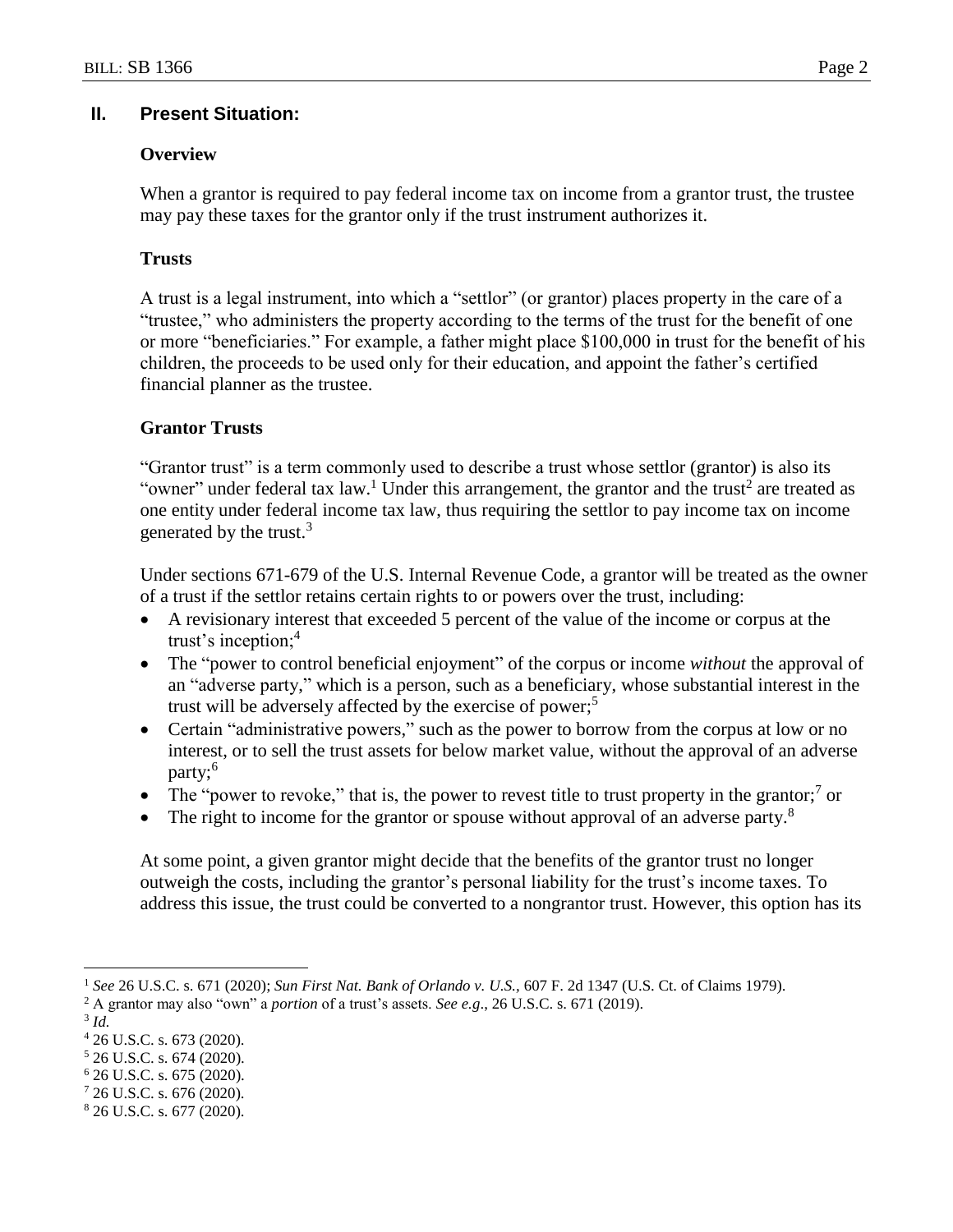disadvantages, such as potentially jeopardizing the trust's ability to own stock in an S corporation and subjecting the trust's income to higher income tax brackets.<sup>9</sup>

## **Legislation in Other States**

Several states, including Colorado,<sup>10</sup> Delaware,<sup>11</sup> New Hampshire,<sup>12</sup> and New York,<sup>13</sup> grant a trustee the discretion to pay a grantor's trust-income taxes unless the trust instrument expressly prohibits it.

# **III. Effect of Proposed Changes:**

The bill grants a trustee of a "grantor trust" sole discretion to use trust assets to pay the grantor/settlor's taxes on trust income. A grantor trust is one in which the grantor retains certain rights or powers over the such that federal tax law treats the grantor and the trust as one entity, thus making the grantor tax-liable for trust income.

Under current law, a trustee may pay the grantor's trust-income taxes only if the trust instrument authorizes it. Under the bill, the trustee generally may pay these taxes unless the trust instrument prohibits it or the trustee is:

- A qualified beneficiary of the trust.
- Treated as the owner of part or all of the trust under federal or state tax law.
- A "related or subordinate party" with respect to:
	- o A person treated as the owner of all or part of the trust under federal or state tax law; or
	- o A qualified beneficiary of the trust.

Moreover, the bill specifies that a life insurance policy held in the trust, the policy's cash value, or a loan secured by the policy may not be used to pay the grantor's income taxes.

Finally, the bill provides that it applies to trusts created before or after the effective date of the bill unless:

- The trustee gives the grantor and all others who may remove the trustee 60 days' notice that the trustee intends to irrevocably opt out of the bill's application to the trust; or
- Applying the bill would prevent a contribution to the trust from qualifying for, or would reduce, a federal tax benefit.

The bill takes effect July 1, 2020.

 $\overline{a}$ 

<sup>&</sup>lt;sup>9</sup> See 26 U.S.C. 1361(c)(2)(A)(i) (broadly permitting grantor trusts to be shareholders in S corporations, but permitting only certain types of other trusts to do the same).

<sup>10</sup> Colo. Rev. Stat. § 15-5-818 (2019).

<sup>11</sup> Del. Code 12 § 3344 (2019).

<sup>12</sup> N.H. Rev. Stat § 564-B:8-816(c) (2019).

<sup>13</sup> N.Y. Est. Powers and Trusts Law § 7-1.11(a) (2019).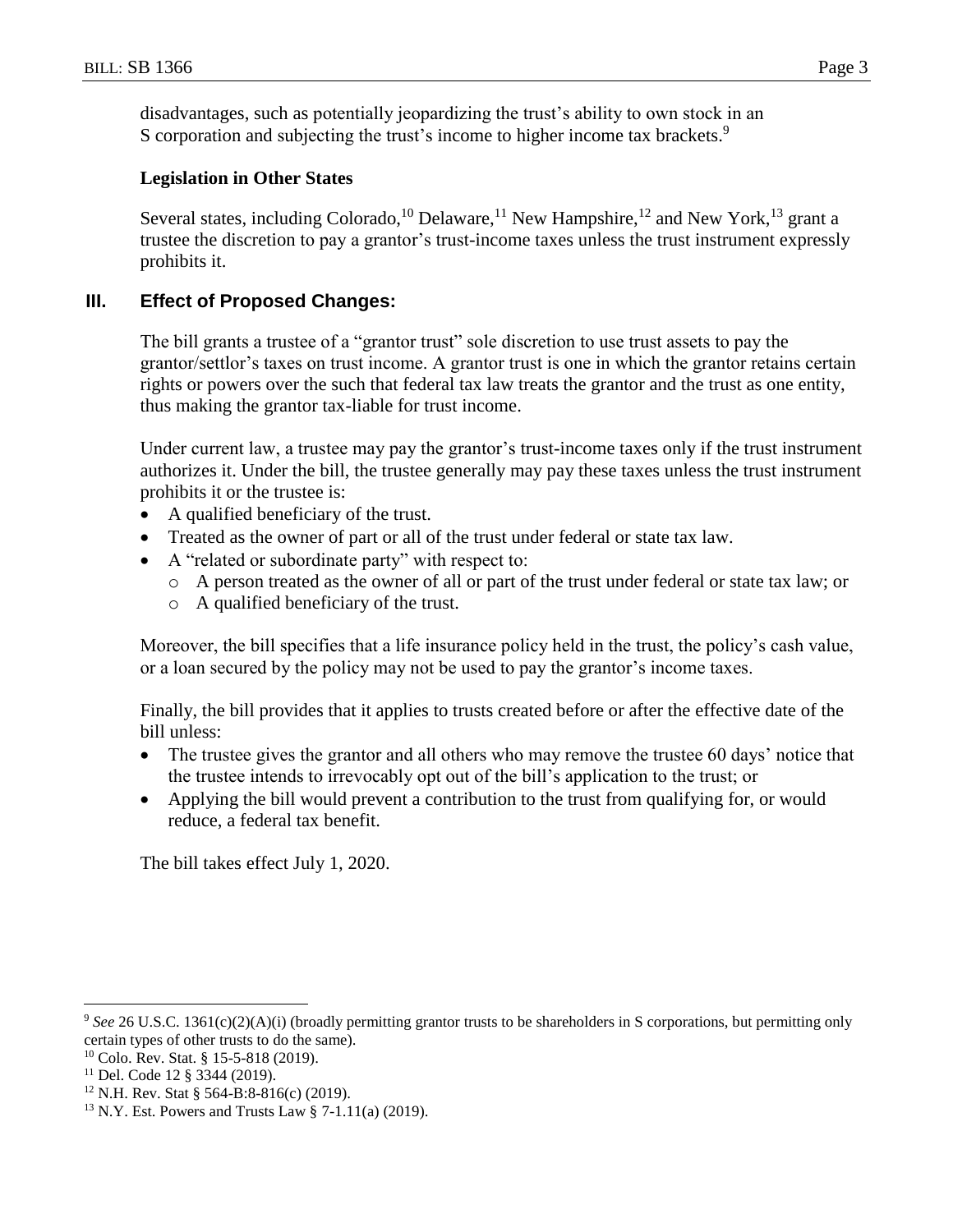## **IV. Constitutional Issues:**

A. Municipality/County Mandates Restrictions:

None.

B. Public Records/Open Meetings Issues:

None.

C. Trust Funds Restrictions:

None.

D. State Tax or Fee Increases:

None.

E. Other Constitutional Issues:

The bill states it is intended to be applied retroactively. Particularly, it provides that it applies to "all trusts, whether created on, before, or after July 1, 2020."

The Florida Supreme Court has developed a two-prong analysis for determining whether a statute may be applied retroactively.<sup>14</sup> First, there must be "clear evidence of legislative" intent to apply the statute retrospectively."<sup>15</sup> If so, then the court moves to the second prong, "which is whether retroactive application is constitutionally permissible."<sup>16</sup> Retroactive application is unconstitutional if it deprives a person of due process by impairing vested rights or imposing new obligations to previous conduct:

A retrospective provision of a legislative act is not necessarily invalid. It is so only in those cases wherein vested rights are adversely affected or destroyed or when a new obligation or duty is created or imposed, or an additional disability is established, on connection with transactions or considerations previously had or expiated.<sup>17</sup>

A court may determine that the bill negatively affects a vested right, such as a beneficiary's right to receive income from a trust. This right could be diminished by the trustee's payments from trust assets for the grantor's income taxes. However, given how much authority a grantor has over a grantor trust, a court could find that a beneficiary in a given case had a mere expectancy interest, as opposed to a vested right, in trust assets that were used to pay a grantor's income taxes.

<sup>16</sup> *Id.*

 $\overline{a}$ 

<sup>14</sup> *See, e.g., Florida Ins. Guar. Ass'n., Inc. v. Devon Neighborhood Ass'n, Inc*., 67 So. 3d 187, 194 (Fla. 2011).

<sup>15</sup> *Metropolitan Dade County v. Chase Federal Housing Corp.,* 737 So. 3d 494 (Fla. 1999).

<sup>17</sup> *Id.* at 503 (*citing McCord v. Smith*, 43 So. 2d 704, 708-09 (Fla. 1949)).